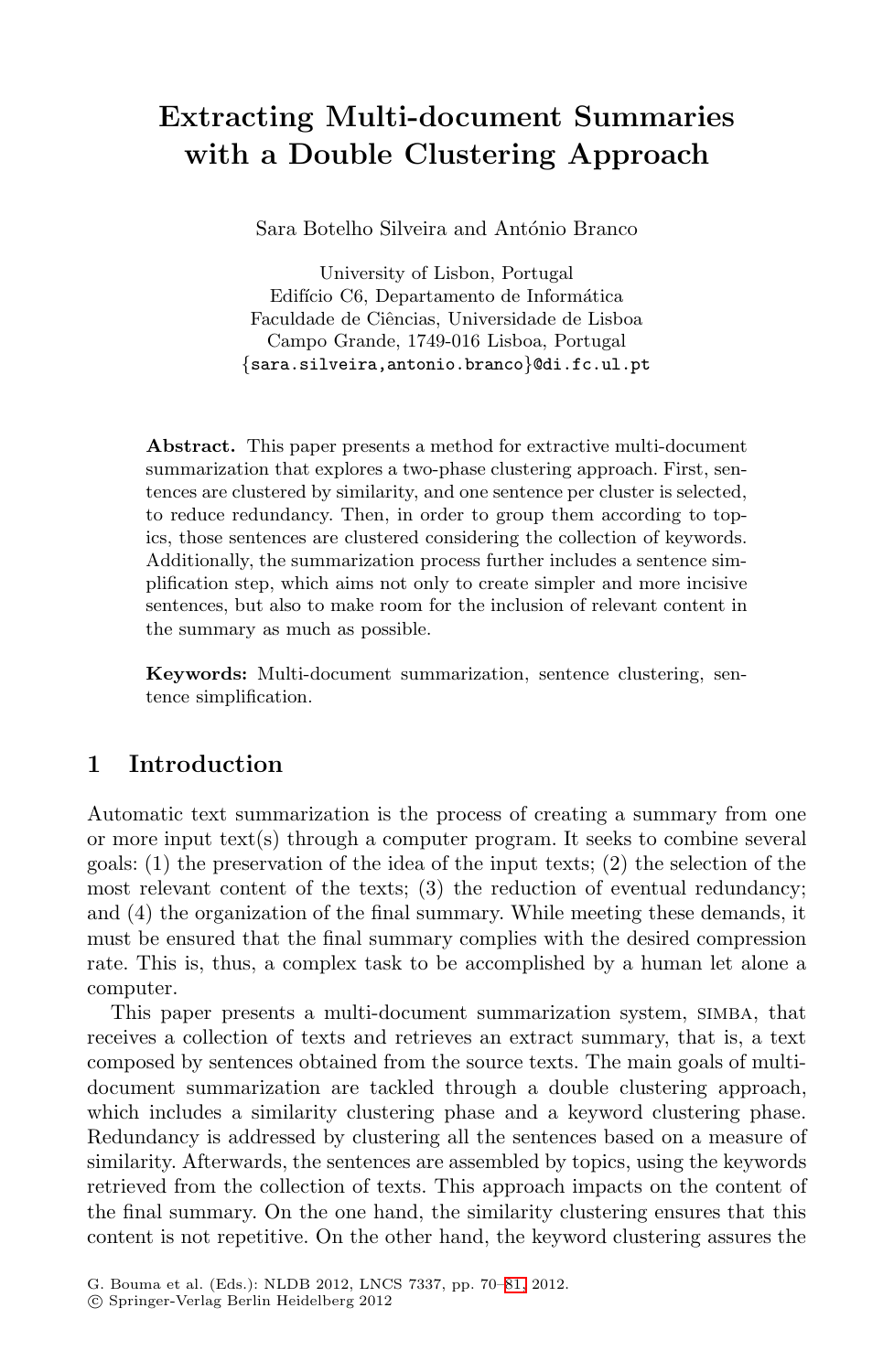selection of the most relevant content, the preservation of the idea of the input texts, and the organization of the final summary. Furthermore, this system includes a step of sentence simplification, at the end of its processing pipeline, which aims at producing simpler and more incisive sentences, thus allowing that more relevant content enters the summary. Finally, an automatic evaluation of simba is presented.

<span id="page-1-0"></span>From now on, this paper is organized as follows: Section [2](#page-1-0) provides an overview of automatic summarization systems that inspired our work; Section [3](#page-2-0) describes our multi-document summarization system; Section [4](#page-7-0) reports on the system evaluation; and, finally, the conclusions in Section [5.](#page-10-0)

#### **2 Related Work**

The summarization process comprises typically three stages: analysis, transformation and synthesis [\[11\]](#page-11-1).

The **analysis** phase processes the input text(s) and builds an internal representation of those text(s). Typical steps include tokenization, part-of-speech annotation, lemmatization, or stop-words removal. Also, in this phase, the information units (sentences) to be handled in the next phases are identified.

The **transformation** phase aims to handle the sentences and to identify the ones that are the most relevant within the input text(s). Each sentence is assigned a score. In many summarization systems, measures of significance of the sentence are calculated over the text(s) to determine each sentence score.

These measures of significance can be in the form of reward metrics or penalty metrics, that take into account features related to the sentence or the words composing it. The reward ones assign positive scores to the sentences, while penalty metrics remove values from the sentence scores.

The keyword method was proposed in [\[9\]](#page-11-2), and assumes that more frequent words in a document indicate the topic discussed, so that more frequent words are assigned with reward values. [\[5\]](#page-11-3) experimented the cue method (sentences with cue words are relevant); the location method (sentences in specific positions are important); finally, the title method (words in the title are keywords of the text).

In fact, the most used score measure has been tf-idf (Term Frequency *<sup>×</sup>* Inverse Document Frequency). Sentences containing frequent or highly infrequent terms are more likely to be significant in the global context of the collection of texts.

Vocabulary overlap measures are also used to define sentence scores. The Dice coefficient [\[4\]](#page-11-4), the Jaccard index [\[6\]](#page-11-5), and the Cosine similarity coefficient compute a similarity metric between pairs of sentences, determining a relation between them. For instance, to, along with other features, define the sentence score, [\[13\]](#page-11-6) computes the overlap between each sentence and the first sentence of the text, which, in news articles, is considered one of the most important sentences. Yet, [\[15\]](#page-11-7) computes the overlap between each sentence and the document title, in order to reward the sentences that have a high degree of similarity with the title.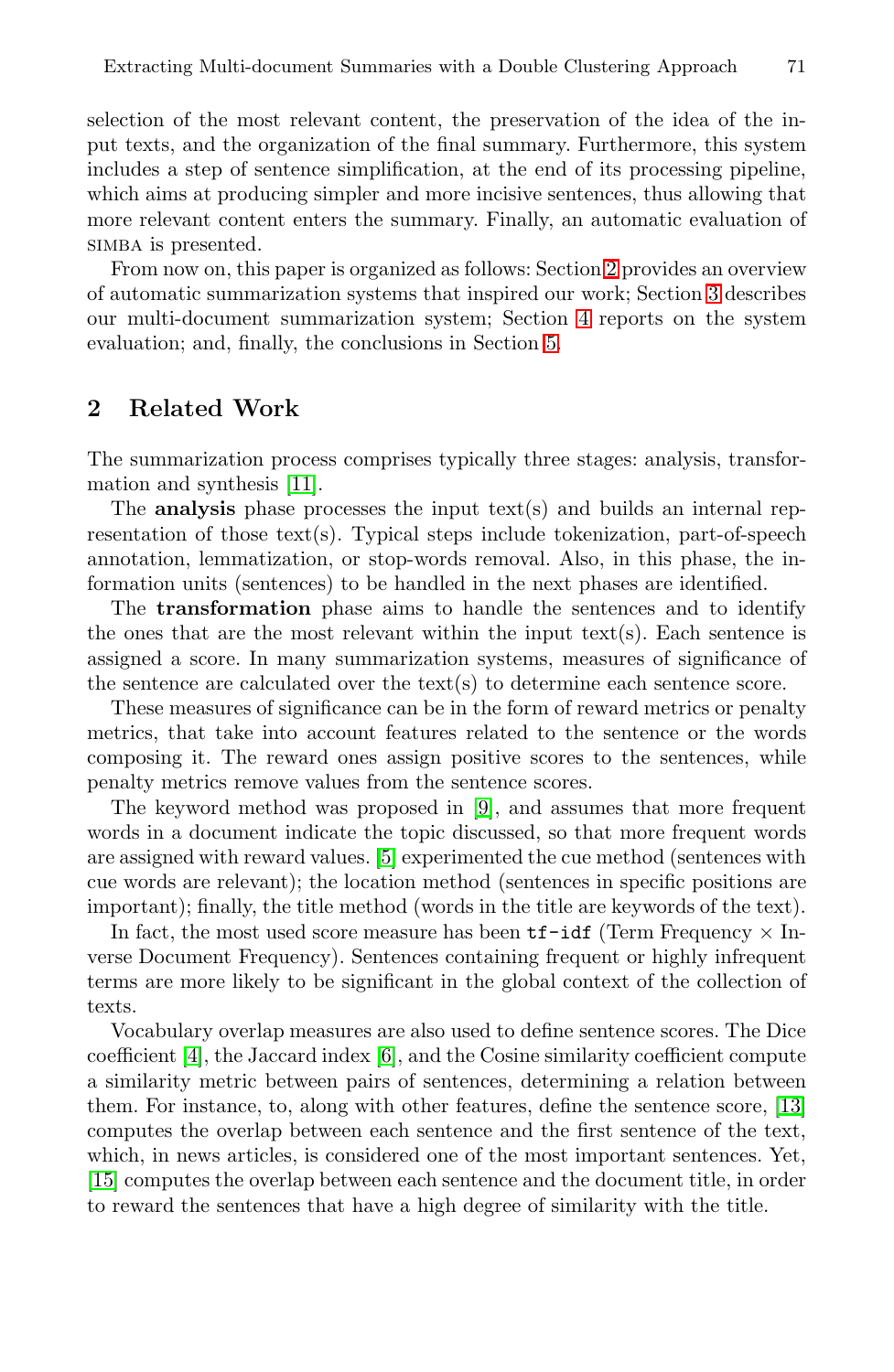The reward metrics are both suitable for single- or multi-document summarization. However, multi-document summarization represents new challenges. Beyond selecting the most salient information which represents the collection of documents, removing the redundancy present in the texts is another challenging issue to overcome.

Many works addressed these challenges by trying new metrics of word or sentence significance. The Maximal Marginal Relevance (MMR) [\[3\]](#page-11-8) is a linear combination metric that relates query-relevance with information-novelty. It strives to reduce redundancy while considers query relevance to select the appropriate passages to be part of the summary.

After determining the sentence scores, **penalty metrics** can be computed to refine each score. The most common penalty metric is sentence length. Sentences with less than ten words are considered too small and conveying limited information, so that a predefined score value is removed from the sentence score. [\[8\]](#page-11-9) used another metric, the stigma words penalty. Sentences starting with conjunctions, question marks, pronouns such as "he"/"she"/"they", and the verb "say" and its derivatives are penalized. Finally, the text publication date can either be a reward or a penalty metric, whether the text is a recent one or not.

<span id="page-2-0"></span>Once all the sentences in the text(s) have been scored, the **generation** phase aims to order those sentences and to select the ones that will compose the final summary, seeking to fulfill the compression rate. Typically, the sentences are ordered considering their score. The ones with the highest score are selected until the compression rate is attained.

# **3 The SIMBA System**

simba is an extractive multi-document summarizer for the Portuguese language. It receives a collection of Portuguese texts, from any domain, and produces informative summaries, for a generic audience. The length of the summaries is determined by a compression rate value that is submitted by the user. It performs summarization by using a shallow yet efficient approach that relies on statistical features computed over the text elements.

Summarization is performed by executing five main stages: identification, matching, filtering, reduction, and presentation. These stages are described in the following sections. These five stages can be enclosed in the three generic phases of summarization mentioned above, as identification is a step of the analysis phase; matching and filtering are stages of the transformation phase; and, finally, reduction and presentation are included in the synthesis phase.

### **3.1 Identification**

The identification stage is executed in two phases. The first phase handles the documents submitted by the user, converts them into the same format and removes the existing noise.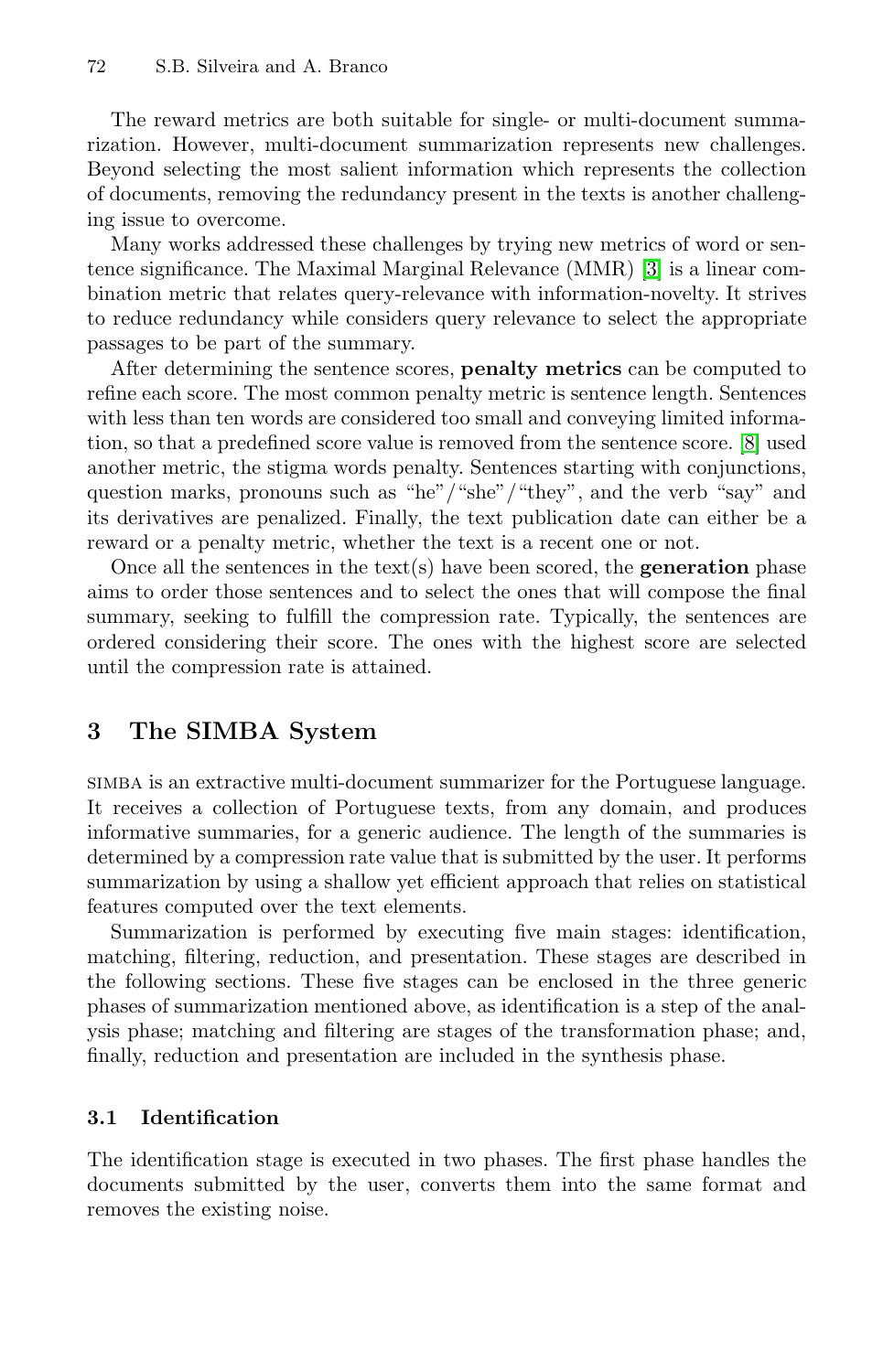Once the documents are in the same format, texts are accessible to be processed automatically. Afterwards, a set of shallow processing tools for Portuguese, LX-Suite [\[2\]](#page-11-10), is used to annotate the texts. Sentence and paragraph boundaries are identified and words are tagged, with its corresponding POS and lemmata. Also, for each sentence, a parse tree, representing the sentence syntactic structure, is built by LX-Parser [\[14\]](#page-11-11).

Henceforth, the collection of texts is handled as a set of sentences.

#### **3.2 Matching**

The matching stage aims to identify relevant information in the collection of texts. First, sentence scores are computed. Then, sentences are clustered by similarity to remove redundancy within the collection. Finally, sentences are clustered by keywords to identify the ones that have the most relevant information.

It is important to note here that in our summarization process we consider three types of scores: the main score, the extra score and the complete score. The main score reflects the sentence relevance in the overall collection of sentences. The extra score is used in the summarization process to reward or penalize the sentences, by adding or removing predefined score values.<sup>[1](#page-3-0)</sup> The complete score is the sum of these two scores.

*Computing Sentence Main Score.* Once the sentences and the words have been identified, tf-idf score is computed for each word, by considering its lemma. The sentence main score is then the sum of the tf-idf score of each word, smoothed by the total number of words in the sentence.

*Clustering Sentences by Similarity.* In order to identify redundant sentences, conveying the same information, the next step aims to cluster sentences, considering their degree of similarity.

The similarity between two sentences (Equation [3\)](#page-4-0) comprises two dimensions, computed considering the word lemmas: the sentences subsequences (Equation [1\)](#page-4-1) and the word overlap (Equation [2\)](#page-4-2).

The subsequences value is inspired in ROUGE-L and consists in the sum of the number of words in all the subsequences common to each sentence, smoothed by the total number of words of each sentence being considered, and divided by the total number of subsequences found between the two sentences. The overlap value is computed using the Jaccard index [\[6\]](#page-11-5).

<span id="page-3-1"></span><span id="page-3-0"></span>The similarity value is the average of both these values: the overlap and the subsequences value. It is then confronted with a predefined threshold – similarity threshold<sup>[2](#page-3-1)</sup> –, initially set to 0.75, determining that sentences must have at least 75% of common words or subsequences to be considered as conveying the same information.

<sup>1</sup> The predefined value is set to 0.1, both for the reward and the penalty values. This value has been determined empirically, through a set of experiments.

 $2$  This threshold was determined empirically, using a set of experiments, since there is no reference for such a value for the Portuguese language.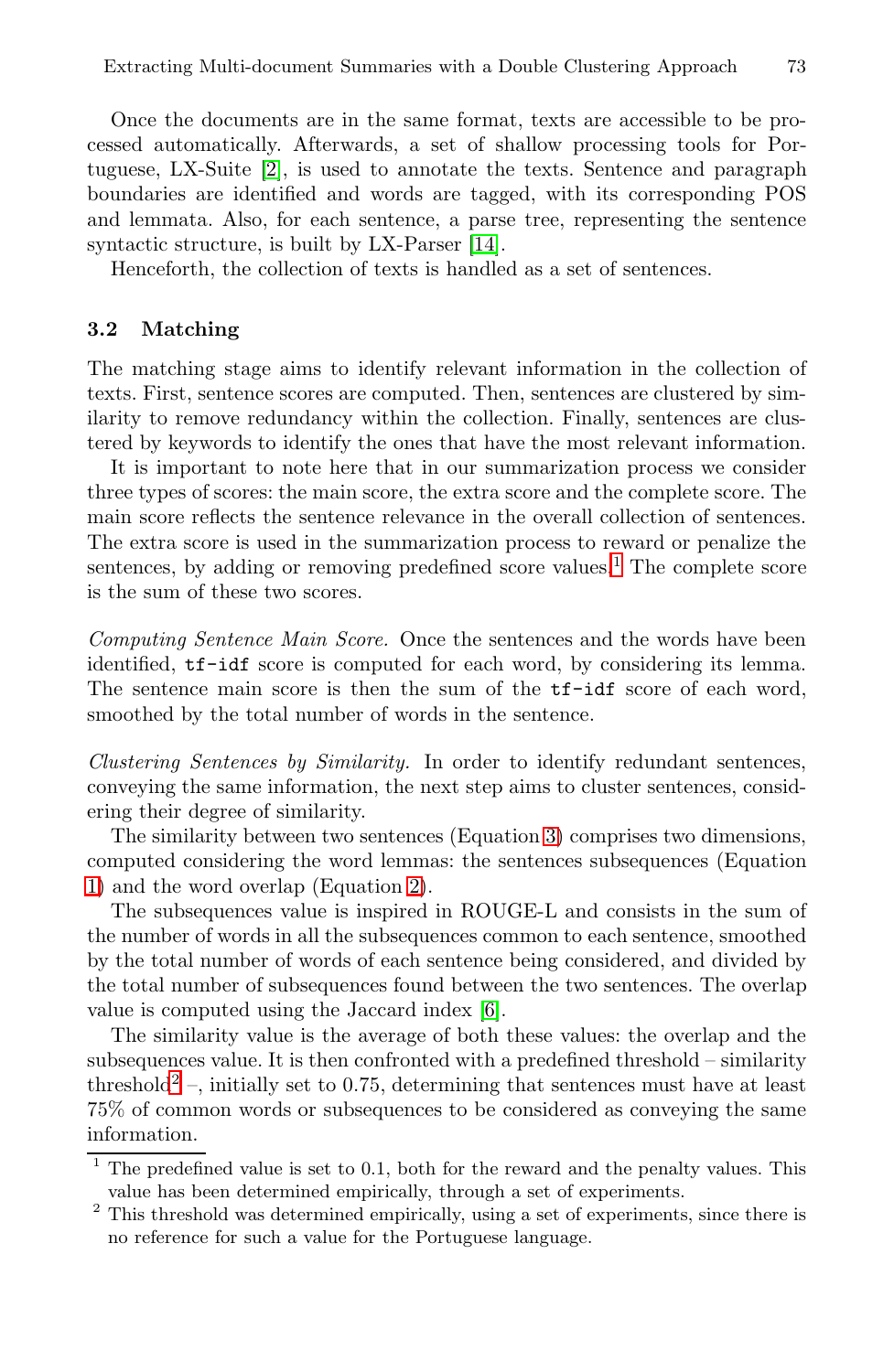<span id="page-4-2"></span><span id="page-4-1"></span><span id="page-4-0"></span>
$$
subsequences(s_1, s_2) = \frac{\sum_{i} \left( \frac{\text{subsequence}_i}{\text{totalWords}_{s_1}} + \frac{\text{subsequence}_i}{\text{totalWords}_{s_2}} \right)}{\text{totalSubsequences}} \tag{1}
$$

$$
overlap(s_1, s_2) = \frac{\sum \text{commonWords}(s_1, s_2)}{\text{totalWords}_{s_1} + \text{totalWords}_{s_2} - \sum \text{commonWords}(s_1, s_2)}
$$
(2)

$$
similarity(s_1, s_2) = \frac{\text{subsequences}(s_1, s_2) + \text{overlap}(s_1, s_2)}{2} \tag{3}
$$

overlap( $s_1, s_2$ ) – number of overlapping words between the two sentences. subsequence( $s_1, s_2$ ) – number of overlapping words in the subsequences between the two sentences. commonWords $(s_1, s_2)$  – common words between the two sentences. totalWords<sub> $s_i$ </sub> – total words in the sentence *i*. subsequence<sub>i</sub> – number of words of the subsequence *i*.

totalSubsequences – number of subsequences between the two sentences.

Two examples are discussed below. Taking into account this threshold, the sentences in the following example are considered to be similar.

#### Sentence#1: Sentence#2: A casa que os Maias vieram habitar A casa que os Maias vieram habitar, no em Lisboa, no outono de 1875, era con- outono de 1875, era conhecida pela casa hecida pela casa do Ramalhete. do Ramalhete. *The house in Lisbon to which the Maias moved The house to which the Maias moved in the auin the autumn of 1875, was known as the Casa tumn of 1875, was known as the Casa do Rado Ramalhete. malhete.*

Overlap Subsequences Similarity Value 0.89 0.95 0.92

These sentences share most of the words, but there is a leap (*"em Lisboa"*) between Sentence#1 and Sentence#2. Both the overlap and the subsequences values are high, because these two sentences share most of their words. So, as the similarity value is high (0.92), the sentences are considered similar.

The two sentences in the following example are not similar though having many words in common.

| Sentence#1:                                                                                                                                                                                           | Sentence#2:                                                                    |
|-------------------------------------------------------------------------------------------------------------------------------------------------------------------------------------------------------|--------------------------------------------------------------------------------|
| A casa que os Maias vieram habitar em A casa que os Maias vieram habitar em                                                                                                                           |                                                                                |
| Lisboa, no outono de 1875, era conhecida Lisboa, no outono de 1875, era conhecida                                                                                                                     |                                                                                |
| pela casa do Ramalhete.                                                                                                                                                                               | na vizinhanca da Rua de S. Francisco de                                        |
|                                                                                                                                                                                                       | Paula, pela casa do Ramalhete ou simples-                                      |
|                                                                                                                                                                                                       | mente o Ramalhete.                                                             |
| The house in Lisbon to which the Maias moved The house in Lisbon to which the Maias moved<br>in the autumn of 1875, was known as the Casa in the autumn of 1875, was known in Rua S.<br>do Ramalhete. | Francisco de Paula, as the Casa do Ramalhete<br>or, more simply, as Ramalhete. |
|                                                                                                                                                                                                       |                                                                                |

Overlap Subsequences Similarity Value 0.59 0.79 0.69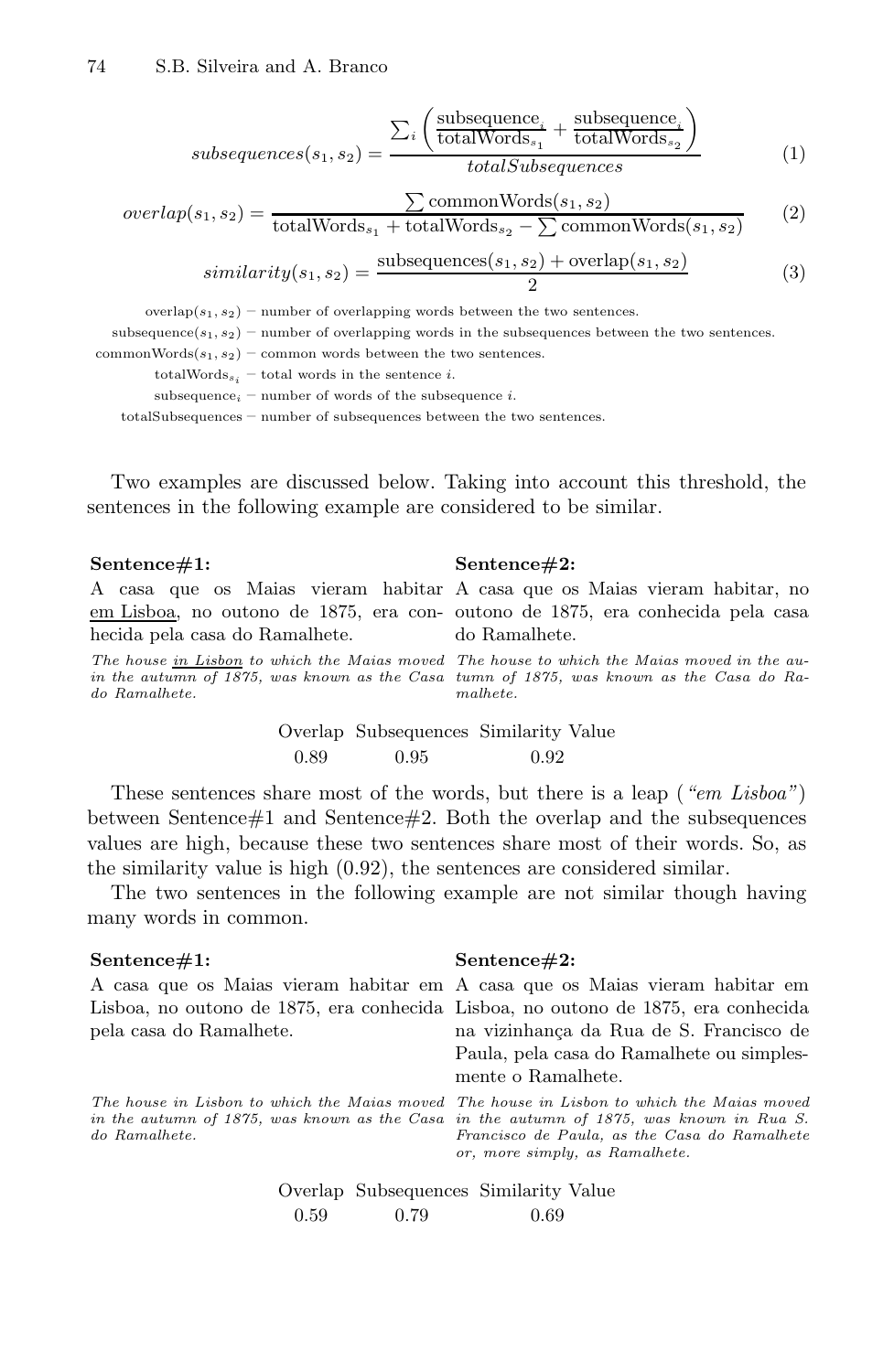Despite Sentence#1 is contained in Sentence#2, both sentences are considered not to be similar, since their similarity value is below the threshold.

Afterwards, the sentences are actually clustered considering their similarity value. A cluster is composed by a collection of sentences, a similarity value, and a centroid – the highest scored sentence in the collection of values.

The algorithm starts with a empty set of clusters. All sentences in the collection of texts are considered. The first sentence of the collection creates the first cluster. Then, each sentence in the collection of sentences is compared with the sentences already clustered. For each cluster, the similarity value is computed between the current sentence being compared and all the sentences in the collection of sentences of each cluster. The similarity value considered is the one that is the highest between the current sentence and all the sentences in the collection of sentences. Then, if the similarity value is higher than the already mentioned similarity threshold, the sentence will be added to the current cluster.

When a sentence is added to a cluster, its centroid must be updated. If the score of the sentence being added is higher than the centroid one, the newly added sentence becomes the centroid of the cluster. Also, each centroid is given an extra score value  $(0.1)$ , which is subtracted from the sentences which are replaced as centroids.

Finally, if all the clusters have been considered, and the sentence was not added to any cluster, a new cluster with this sentence is created.

Once the procedure is finished, sentences with redundant information are grouped in the same cluster and the one with the highest score (the centroid) represents all sentences in the cluster.

*Clustering Sentences by Keywords.* After identifying similar sentences, the centroids of each similarity cluster are selected to be clustered by keywords. The sentences contained in the collection of values of each cluster are ignored, and will not be clustered in this phase, since they have been considered redundant.

Our system produces a generic summary, so it is not focused on a specific matter. Thus, the keywords that represent the global topic within the collection of texts are identified.

Keywords are determined in three steps. The first step selects the potential keywords in the complete collection of words present in all texts. Words such as clitics, and contractions are ignored, filtering out words with little discriminative power. The list with candidate keywords is constructed containing common and proper names, since these words are the ones that identify ideas or themes. To be added to this list, words are compared considering their lemmas, to ensure that the words in the collection are unique. The second step orders this list, containing the words which are candidates to be keywords, by the word score. Finally, a predefined number of keywords is retrieved in order to build the final set of keywords. We define *k*, the number of keywords, as  $k = \sqrt{\frac{N}{2}}$ , where *N* is the total number of words in the collection of documents.

Afterwards, sentences are clustered based on these keywords. The procedure starts by retrieving from the similarity clusters all its centroids. In this phase,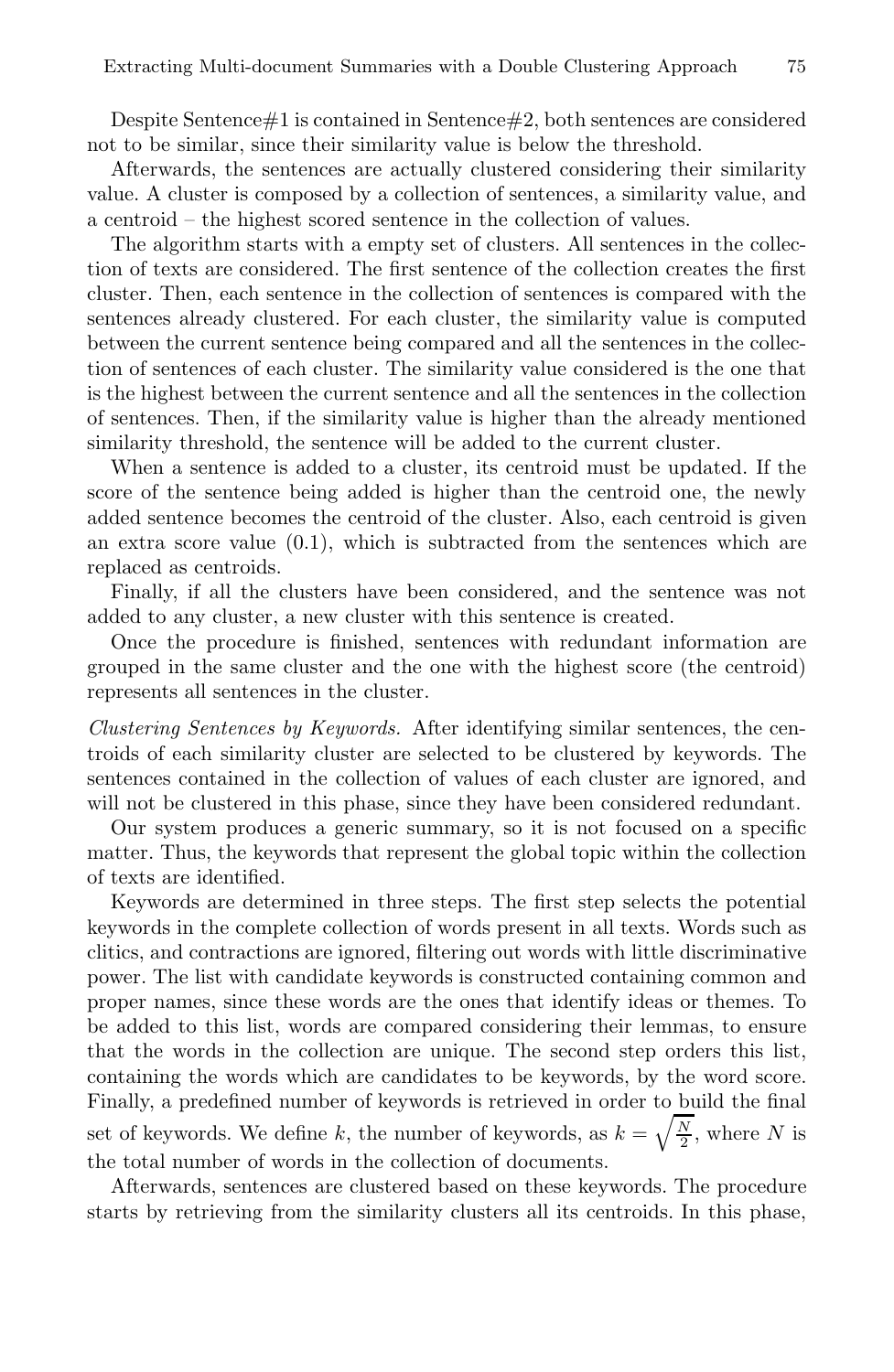<span id="page-6-0"></span>a cluster is identified by a keyword, and contains a centroid (a sentence), and a collection of values (the sentences related to the keyword). The algorithm that clusters sentences by keywords is an adapted version of the *K*-means algorithm [\[10\]](#page-11-12), and follows the steps described below:

- 1. Choose the number of clusters, *k*, defined by the number of keywords previously selected;
- 2. Create the initial clusters, represented by each keyword obtained;
- <span id="page-6-1"></span>3. Consider each sentence:
	- (a) Compute the occurrences of each keyword in the sentence;
	- (b) Assign the current sentence to the cluster whose keyword occurs more often;
- 4. Recompute the cluster centroid. If the current sentence has more occurrences of the keyword than the previous centroid sentence had, the newly added sentence becomes the cluster centroid;
- 5. If the sentence does not contain any keywords, it is added to a specific set of sentences which do not have any keyword ("no-keyword" set);
- 6. Recompute the set of keywords if:
	- (a) All the sentences have been considered;
	- (b) The "no-keyword" set contains new sentences.
- 7. Repeat previous steps  $(2-6)$  $(2-6)$  while the "no-keyword" set of sentences remains different in consecutive iterations.

As in the similarity algorithm, each centroid is assigned with an extra score value. When the centroid is changed, the extra scores of the current centroid and of the previous centroid are updated. In addition, an extra score is also assigned to the sentences in the clusters that represent the original set of keywords.

Finally, sentences in the "no-keyword" set are ignored, while the ones that have been clustered are considered in the next phases.

# <span id="page-6-2"></span>**3.3 Filtering**

In this phase, the sentences that have been clustered by keywords are considered. The ones that have less than ten words are penalized and an extra score value is subtracted from their extra score. However, the sentences that have more than ten words are assigned with an extra score value.

The complete score, defined in Equation [4,](#page-6-2) is used to rank all the sentences:

$$
completeScore = score_s + extraScore_s
$$
\n<sup>(4)</sup>

So, sentences are ranked by their complete score, defining the order of the sentences to be chosen to be part of the final summary.

# **3.4 Reduction**

The reduction process aims at reducing the original content to produce a summary containing simpler and more informative sentences. This phase comprises two steps: simplification and compression.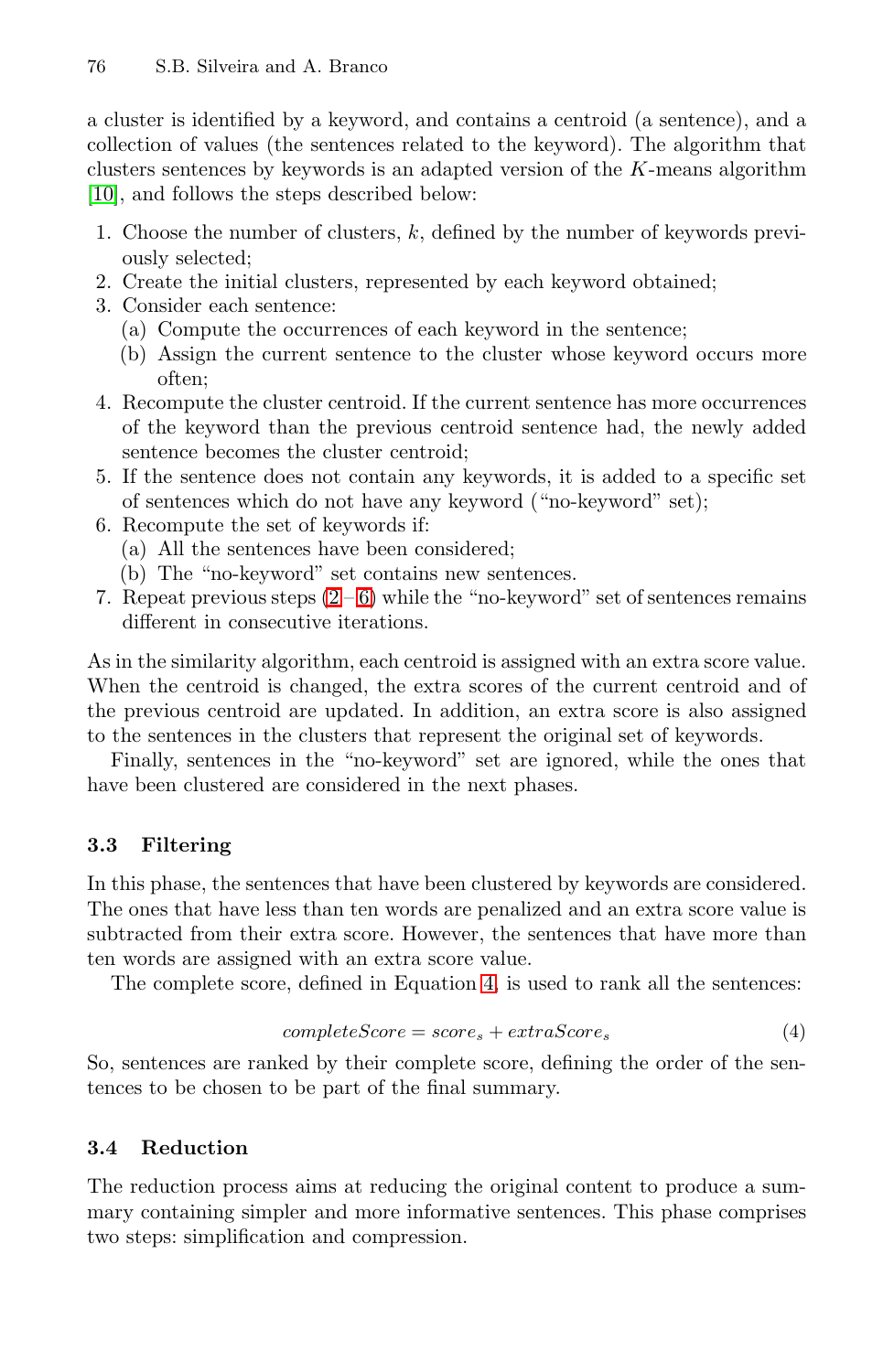*Simplification.* Sentence simplification is performed by removing expressions or phrases whose removal is less detrimental to the comprehension of the text. Three types of structures are identified: sentence clauses, parenthetical phrases, explanatory or qualifying phrases; and apposition phrases, which are a specific type of parentheticals, composed by a noun phrase that describes, details or modifies its antecedent (also a noun phrase).

Parentheticals are typically enclosed either by parenthesis, or by commas or dashes. Appositions, in turn, can only be enclosed by commas or dashes and consist of a noun phrase. These phrases are candidates to removal.

<span id="page-7-1"></span>In order to identify the passages, the sentence parse tree (built in the identification phase) is used. Once have been identified, all those passages are candidates to be removed.

Apposition and parenthetical phrases are removed from the sentence without further constraints, since they are considered less important than the rest of the sentences. Concerning sentence clauses, for each sentence, the simplification score (Equation [5\)](#page-7-1) is computed. The simplification score is the sum of each word score entering the sentence, divided by the length of the sentence.

$$
simplificationScore_s = \frac{\sum_{w \in s} score_w}{length_s} \tag{5}
$$

For each sentence, the algorithm selects each clause separately. Afterwards, the simplification score is computed for both the main sentence and the new sentence. If the new sentence has a higher simplification score than the one of the main sentence, the main sentence is marked to be replaced by the sentence without this clause.

*Compression.* The compression rate previously defined (either given by the user or defined by default as  $70\%$  – the most commonly used default value –, that is the summary will contain 30% of the words in the collection of texts) is then applied to the collection of sentences, which are added to the final summary based on its total number of words. If the total words of the already added sentences reaches or surpasses the maximum number of words determined by the compression rate, no more sentences will be added, and the summary is created.

#### <span id="page-7-0"></span>**3.5 Presentation**

Once the summary sentences have been identified, the summary is delivered to the user in the form of a text file.

#### **4 Evaluation**

In order to perform evaluation we used the *CSTNews* corpora [\[1\]](#page-10-1) (described below), containing sets of texts in Portuguese and its corresponding ideal summaries. Concerning the evaluation itself, we compared SIMBA with GISTSUMM [\[12\]](#page-11-13).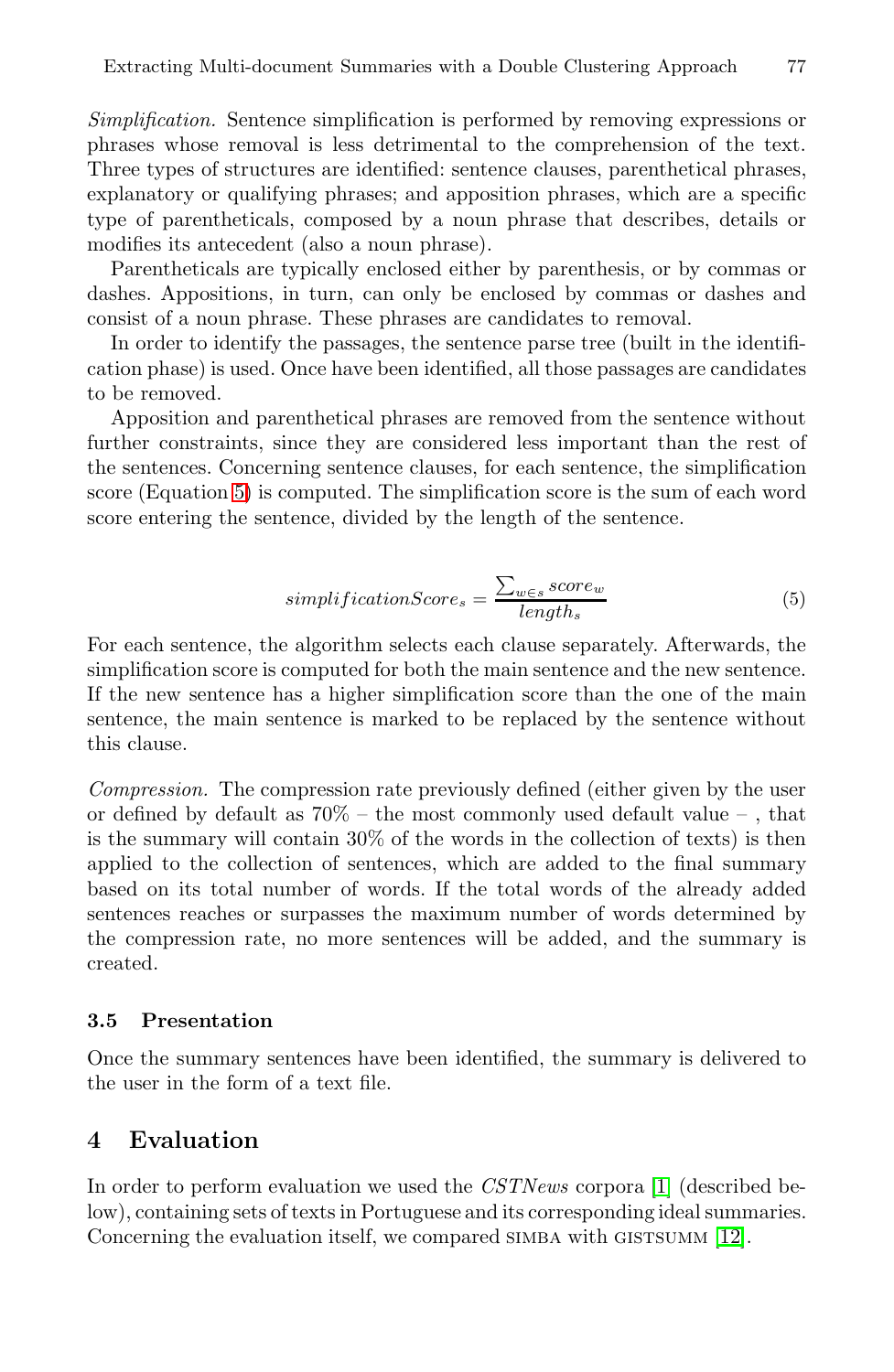gistsumm is a summarizer built to deal with texts in Portuguese. It is based on the notion of gist, which is the most important passage of the text, conveyed by just one sentence, the one that best expresses the text's main topic. The system algorithm relies on this sentence to produce extracts. GISTSUMM is the only summarizer for Portuguese available on-line. Despite it has been built to produce summaries from a single-document, it also performs multi-document summarization by means of an option in its interface that allows to produce a summary from a collection of texts. GISTSUMM is used as a baseline for our work.

### <span id="page-8-0"></span>**4.1 Corpus**

*CSTNews* is an annotated corpus, whose texts were collected from five Brazilian newspapers. It contains 50 sets of news texts from several domains. Each set contains in average 3 documents which address the same subject, accompanied by its ideal summary. Table [1](#page-8-0) summarizes the corpus data.

| Source texts statistics:    |                                                      |                                        |                             |        |       |  |  |  |
|-----------------------------|------------------------------------------------------|----------------------------------------|-----------------------------|--------|-------|--|--|--|
| Total<br>documents          | Average<br>documents sentences sentences words words |                                        | Total Average Total Average |        |       |  |  |  |
|                             |                                                      |                                        |                             |        |       |  |  |  |
| 140                         | 2.8                                                  | 2,234                                  | 15.9                        | 47,350 | 338.2 |  |  |  |
| Ideal summaries statistics: |                                                      |                                        |                             |        |       |  |  |  |
| Total words                 |                                                      | Average words Average compression rate |                             |        |       |  |  |  |
| 6,859                       |                                                      | 137.18                                 |                             | 85%    |       |  |  |  |

#### **4.2 Results**

First, for each set of the *CSTNews* corpora two summaries were created: one by simida, and another by GISTSUMM.

In order to understand the differences that may lie between both summaries – the GISTSUMM and the SIMBA summary  $-$ , Table [2](#page-9-0) details the phrases considered in the simplification process.

Hence, 35% of the sentences have an apposition phrase, and 17% have a parenthetical phrase. Thus, in the simplification process, we can work with around half of the sentences of the corpora. Appositions have in average five words, while parentheticals have three words in average. In fact, there is a large number of phrases to be examined. Considering both the apposition and the parenthetical phrases, they provide a total of 4,437 words.

The summaries have a compression rate of 85%, which means that the summary contains 85% of the words contained in the set of texts. This is the chosen value because it is the average compression rate of the ideal summaries.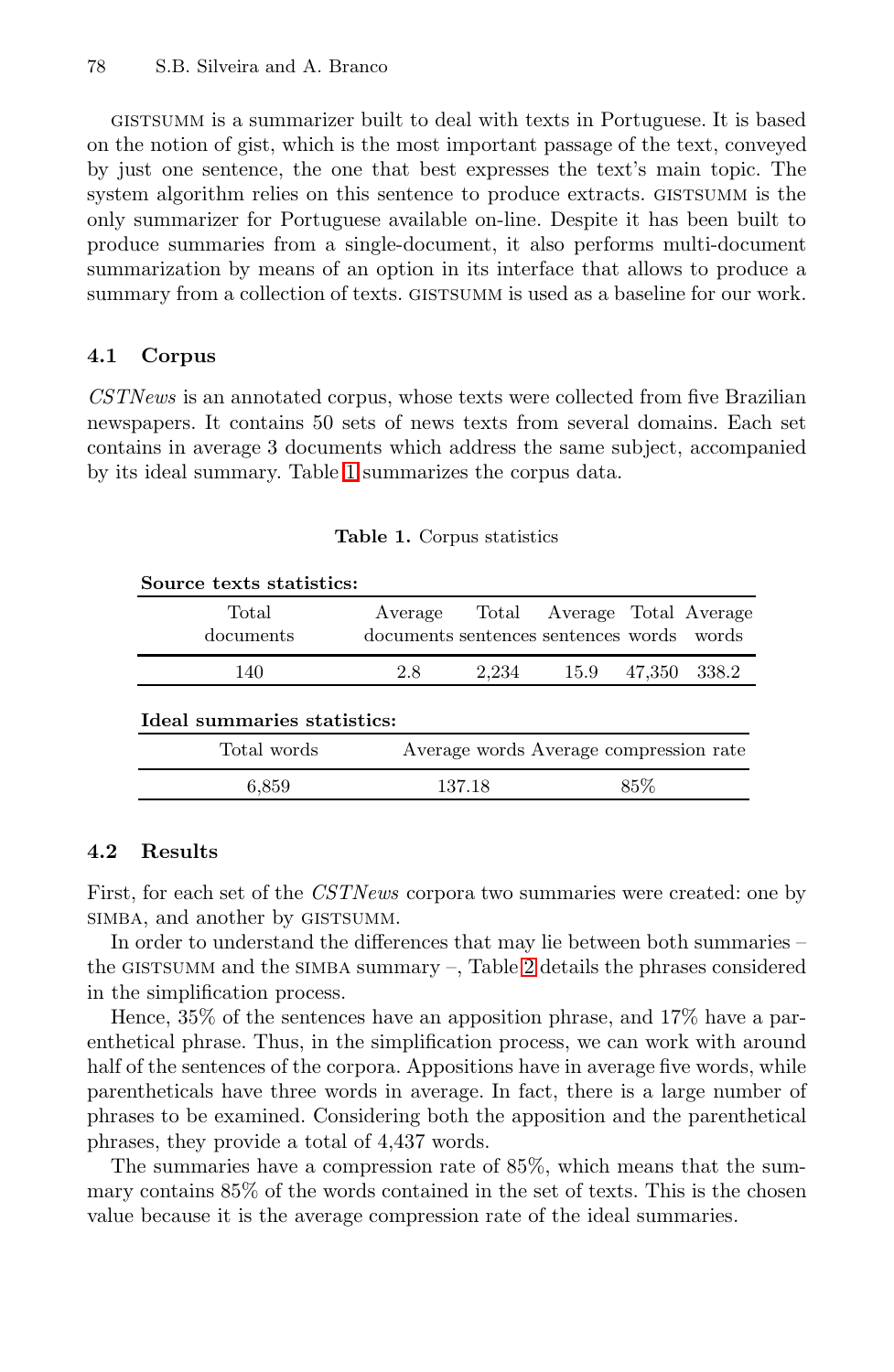| Apposition phrases: |                        |                                                   |      |      |    |  |  |  |
|---------------------|------------------------|---------------------------------------------------|------|------|----|--|--|--|
|                     | Tot. Sentences         | Avg./document Avg./sentence Tot. Words Avg. Words |      |      |    |  |  |  |
|                     | 774                    | 15                                                | 0.35 | 3457 | b, |  |  |  |
|                     | Parenthetical phrases: |                                                   |      |      |    |  |  |  |
|                     | Tot. Sentences         | Avg./document Avg./sentence Tot. Words Avg. Words |      |      |    |  |  |  |
|                     | 369                    |                                                   |      | 980  |    |  |  |  |

<span id="page-9-0"></span>**Table 2.** Phrases that are candidates to removal in the simplification process

<span id="page-9-1"></span>After both summaries have been built, they were compared with the corpus ideal summaries, using ROUGE [\[7\]](#page-11-14). In fact, a more precise metric of ROUGE was used, ROUGE-L (longest common subsequence), since it identifies the common subsequences between two sequences. The simplification process introduces gaps in the extracted sentences. This metric does not require consecutive matches but in-sequence matches, which reflect sentence level word order. This is a fairer metric, considering the type of arrangements made in the text. Precision, recall and f-measure values for each summarizer are detailed in Table [3.](#page-9-1)

**Table 3.** Multi-document evaluation metrics

<span id="page-9-2"></span>

|           | GISTSUMM SIMBA |         |
|-----------|----------------|---------|
| Precision | 0.38469        | 0.47375 |
| Recall    | 0.43616        | 0.45542 |
| F-measure | 0.40398        | 0.45980 |

By observing graph in Figure [1,](#page-9-2) we can see that simba has a better performance than GISTSUMM.



Fig. 1. ROUGE-L metric for GISTSUMM and SIMBA summaries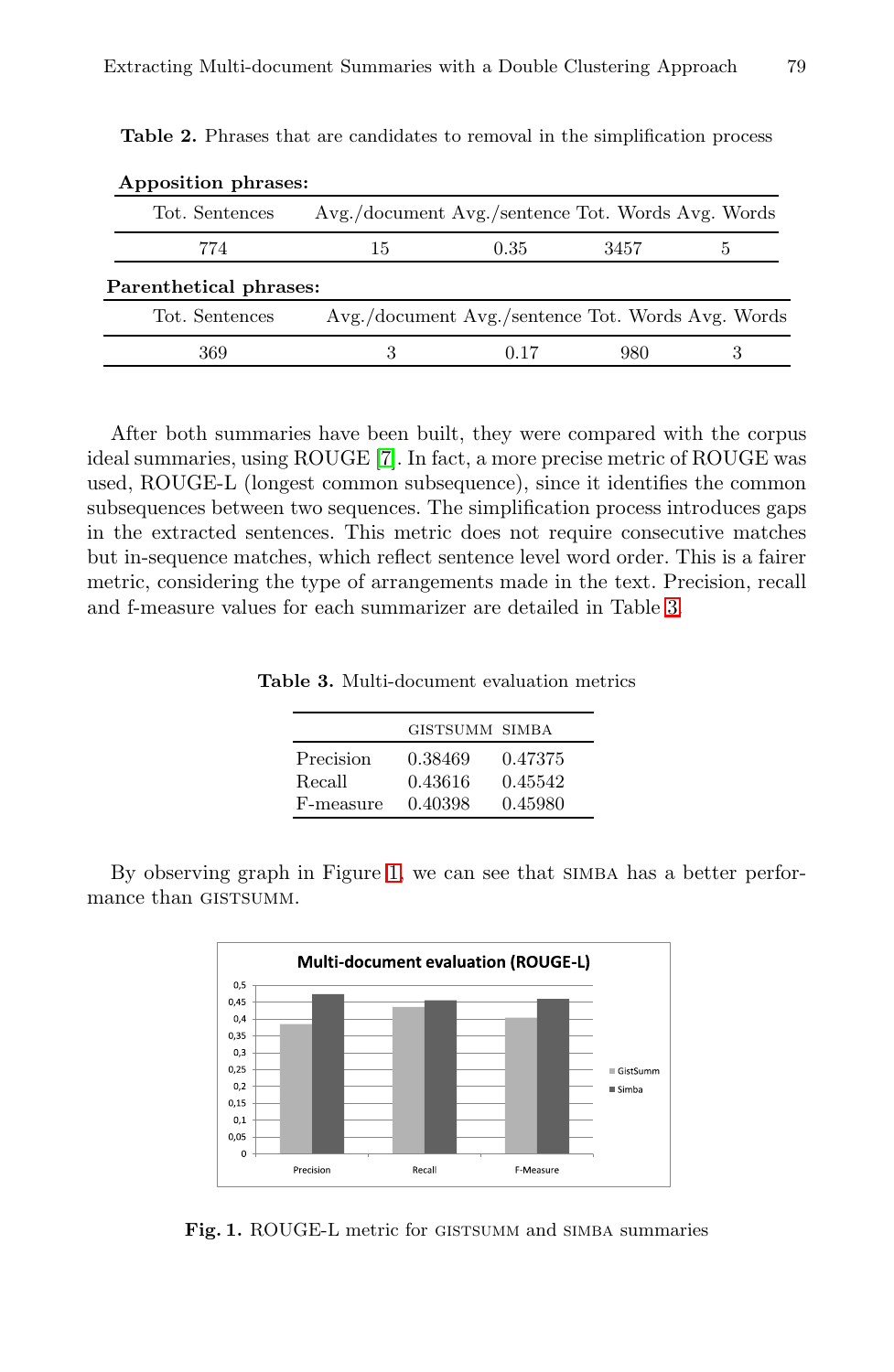The complete summarization process has an overall better performance than gistsumm. simba f-measure value overcomes the one of gistsumm in five percentage points, meaning that simba summaries have more significant information than the ones of GISTSUMM.

The precision value obtained by simba is very interesting. A high precision value means that considering all the information in the input texts, the retrieved information is relevant. Thus, obtaining the most relevant information in the sentences by discarding their less relevant data ensures that the summary contains indeed the most important information conveyed by each of its sentences.

<span id="page-10-0"></span>The recall values of the two systems are closer than the ones concerning precision. Due to the simplification process, less in-sequence matches are likely to be found in simba summaries, when compared to the ideal summaries. Thus, its recall values should be similar or even decrease. Still, considering both recall values, we can conclude that simba summaries cover more significant topics than the summaries produced by GISTSUMM.

Thus, considering the evaluation results, we can conclude that this approach produces better summaries when compared to the one used by gistsumm.

## **5 Concluding Remarks**

The quality of an automatic summary can be improved by (1) performing specific multi-document tasks – as removing the redundant information, or considering all the texts in each set as a single information source; and (2) executing an algorithm that seeks to optimize the content selection, combined with a simplification process that removes less relevant content, allowing the addition of new relevant information.

Despite the core algorithm is language independent, this system uses language specific tools that aim to improve not only the content selection, but also the general quality of a summary produced from a collection of texts written in Portuguese.

<span id="page-10-1"></span>The multi-document summarizer presented relies on statistical features to perform summarization of a collection of texts in Portuguese. On the one hand, the double-clustering approach identifies the most relevant sentences in the texts. On the other, the simplification process removes from those sentences the information that adds no crucial content to the final summary. As the encouraging results, shown in the final evaluation, state, the combination of these two approaches produces highly informative summaries. In fact, these summaries not only preserve the idea conveyed by the collection of texts to be summarized, but also they cover the most significant topics mentioned in that collection.

### **References**

1. Aleixo, P., Pardo, T.A.S.: Cstnews: Um córpus de textos jornalísticos anotados segundo a teoria discursiva multidocumento cst (cross-document structure theory). Tech. rep., Universidade de São Paulo (2008)